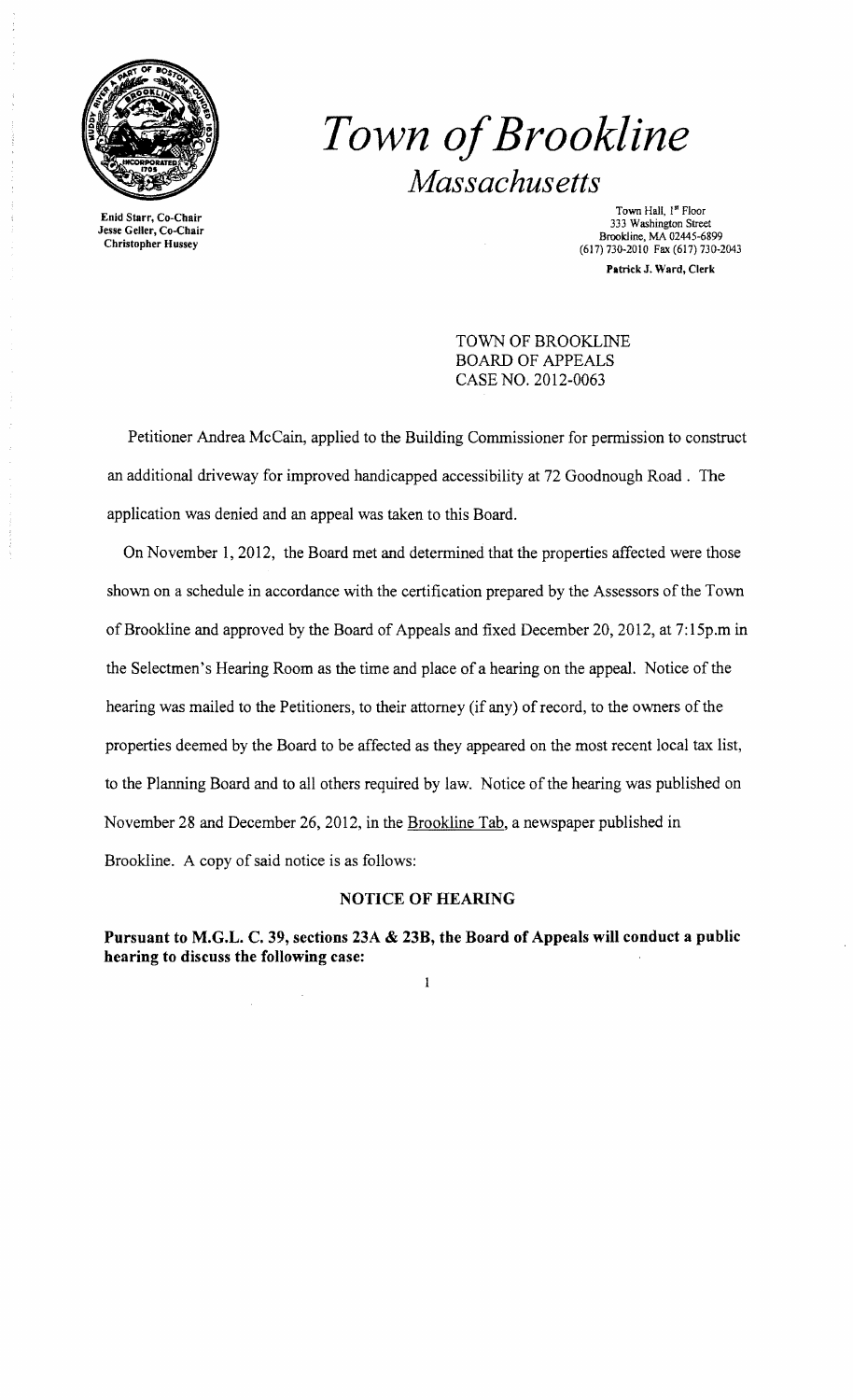Petitioner: **MCCAIN ANDREA LEE** Owner: **: MCCAIN ANDREA LEE** Location of Premises: **72 GOODNOUGH RD** Date of Hearing: December 20, 2012 Time of Hearing: **07:15 PM** Place of Hearing: **Selectmen's hearing room, 6th. floor** 

A public hearing will be held for a variance and/or special permit from:

**1. 5.43; Exceptions to Yard and Setback Regulations, special permit required.** 

**2. 5.62; Fences and Terraces in Side Yards, variance required** 

**3. 6.04.5.c.2; Design of All Off-Street Parking Facilities, variance required (driveway setbacks)** 

**4. 6.04.12; Design of All Off-Street Parking Facilities, special permit required (New facilities to serve existing structures)** 

**5. 8.02.2; Alteration and Extension, special permit required.** 

Of the Zoning By-Law to **Construct an addition at the rear.** at **2 GOODNOUGH RD** Said premise located in a **S-10 (Single-Family)** residential district.

*Hearings, once opened, may be continued by the Chair to a date and time certain. No further notice will be mailed to abutters or advertised in the TAB. Questions regarding whether a hearing has been continued, or the date and time ofany hearing may be directed to the Zoning Administrator at* 617-734-2134 *or check meeting calendar at: http://calendars.town.brookline.ma.usIMasterTownCalandarl? FormID= 158.* 

The Town of Brookline does not discriminate on the basis of disability in admission to, access to, *or operations ofits programs, services or activities. Individuals who need auxiliary aids for*  effective communication in programs and services of the Town of Brookline are invited to make *their needs known to the ADA Coordinator, Stephen Bressler, Town ofBrookline,* **11** *Pierce Street, Brookline,* **M4** *02445. Telephone:* **(617)** *730-2330; TDD* **(617)** *730-2327.* 

## **Enid Starr Jesse Geller Christopher Hussey**

At the time and place specified in the notice, this Board held a public hearing. Present at the

hearing was Chairman, Jesse Geller and Board Members Christopher Hussey and Jonathan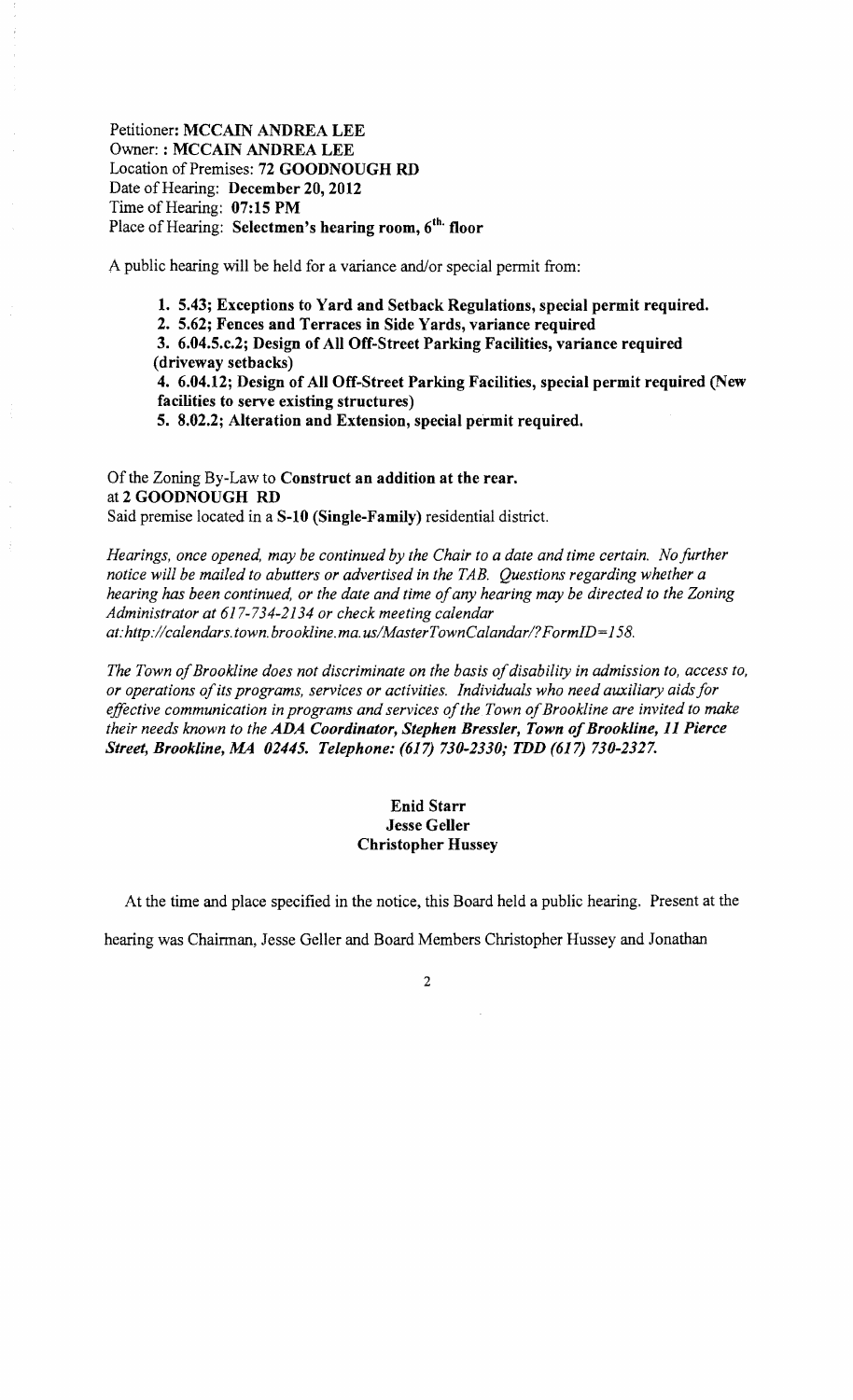Book. Attorney Jason Rosenberg, whose office address is 246 Walnut Street, Newton, presented the case for the petitioner.

Attorney Rosenberg described the property a two-story brick colonial style single-family home with a gabled front entry vestibule. The home is built into the grade with a recessed garage at basement level. The front door is accessed by ascending several flights of stairs for access from street level. The neighborhood is comprised predominately of single-family homes.

Mr. Rosenberg said his client is proposing to legalize and pave a driveway extension which runs to the side of the existing driveway and into the rear yard to provide access to a flat area and rear door for a handicap accessible van. The new driveway runs alongside the side property line and will connect to a new patio parking area in the rear yard. A fence will also be installed on the side property line as the abutting property is at a much lower grade.

Mr. Rosenberg stated that the applicant seeks special permits in order to locate the proposed improvements within the side yard set back. He noted that all relief may be granted by special permits under Section 5.43 and Section 9.05 of the Zoning By-Law. Mr. Rosenberg stated that the petitioner proposed to provide landscaping in the front and to the rear of the property as well as a wooden fence for screening along the nearest property line. He said if the Board does not find that sufficient evidence has been submitted to warrant a grant of a special pennit, he feels the relief could be granted by variance. Mr. Rosenberg put forth his argument for a variance and also said the petitioner will self-impose a condition that only one vehicle is allowed to park in the proposed parking area and would agree to install a fence along the Hsu's property.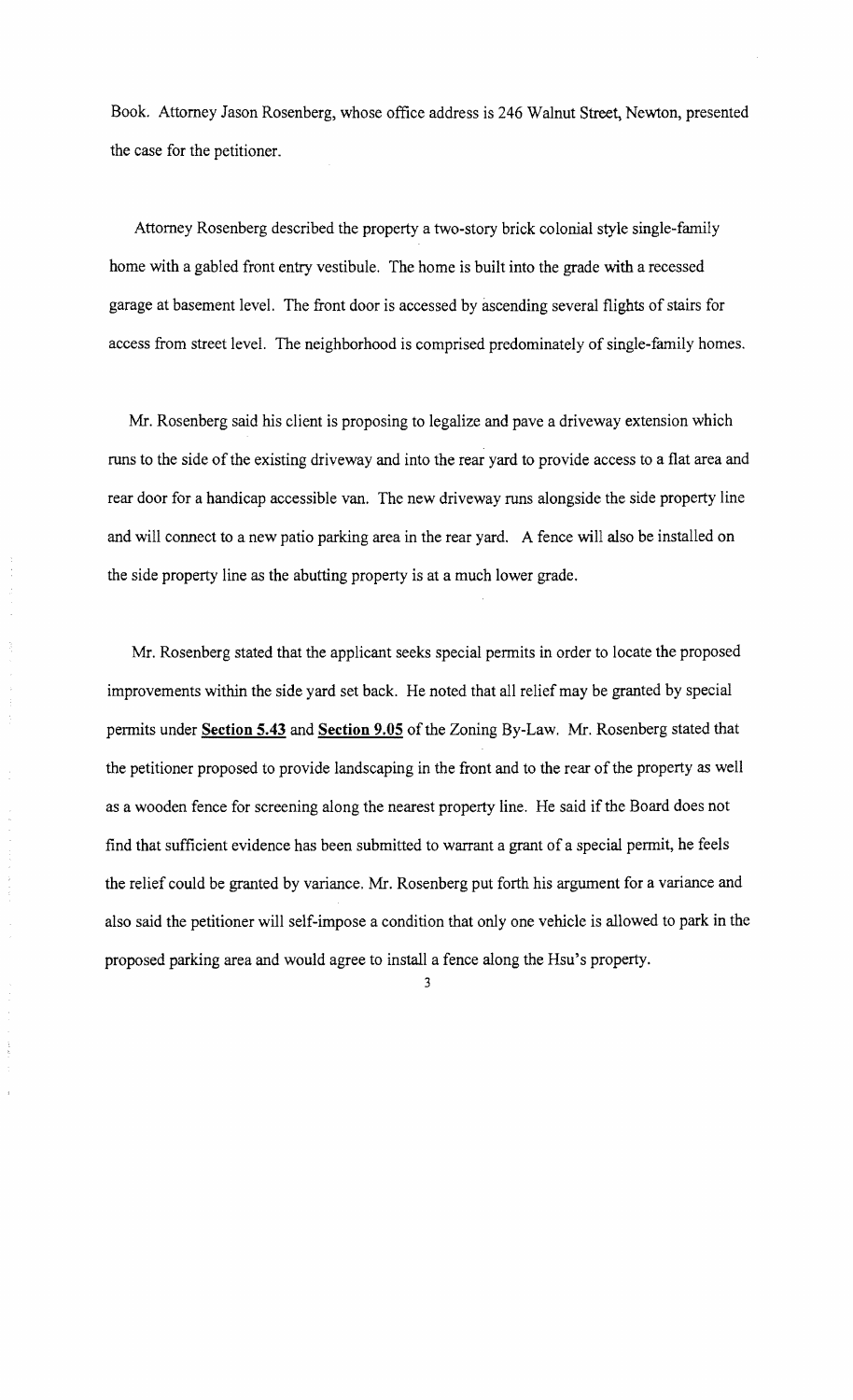Mr. Rosenberg deferred to Mr. Fred Lebow ofFSL Associates, business address 358 Chestnut Hill Avenue, Boston, to present the technical details of the construction portion of the proposed project.

Mr. Lebow said he was contacted by the previous Building Commissioner, Michael Shepard, and asked to take a look at the site. The Commissioner had sent an enforcement letter to the petitioner in response to construction commencing without the benefit of a permit. Mr. Lebow said he viewed the site and he said the site was a mess with piles of soil, building material and an unfinished excavation at the right side of the property. He said he discussed the drainage issue with the abutters and had the site surveyed. He went on to say the proposal involves paving the driveway and adding a parking spot at the rear of the property so Ms. McCain can more easily transition her son from his wheelchair into her vehicle. The end ofthe driveway surface at the driveway entrance will consist of stone pavers as well as a trench drain to catch water runoff. He said the existing slope to the rear will be graded and planted with erosion control plantings. There will also be a small strip of landscaping added against the house, buffering the asphalt from the house. Mr. Lebow said the abutter to the right had some safety concerns due to the steep slope between the subject property and the neighbors' about a vehicle turning over onto the neighboring house. He said there would be a guardrail installed along the top portion of the driveway to address that concern. Mr. Lebow said alternatives to extending the driveway were discussed but they were deemed not financially feasible.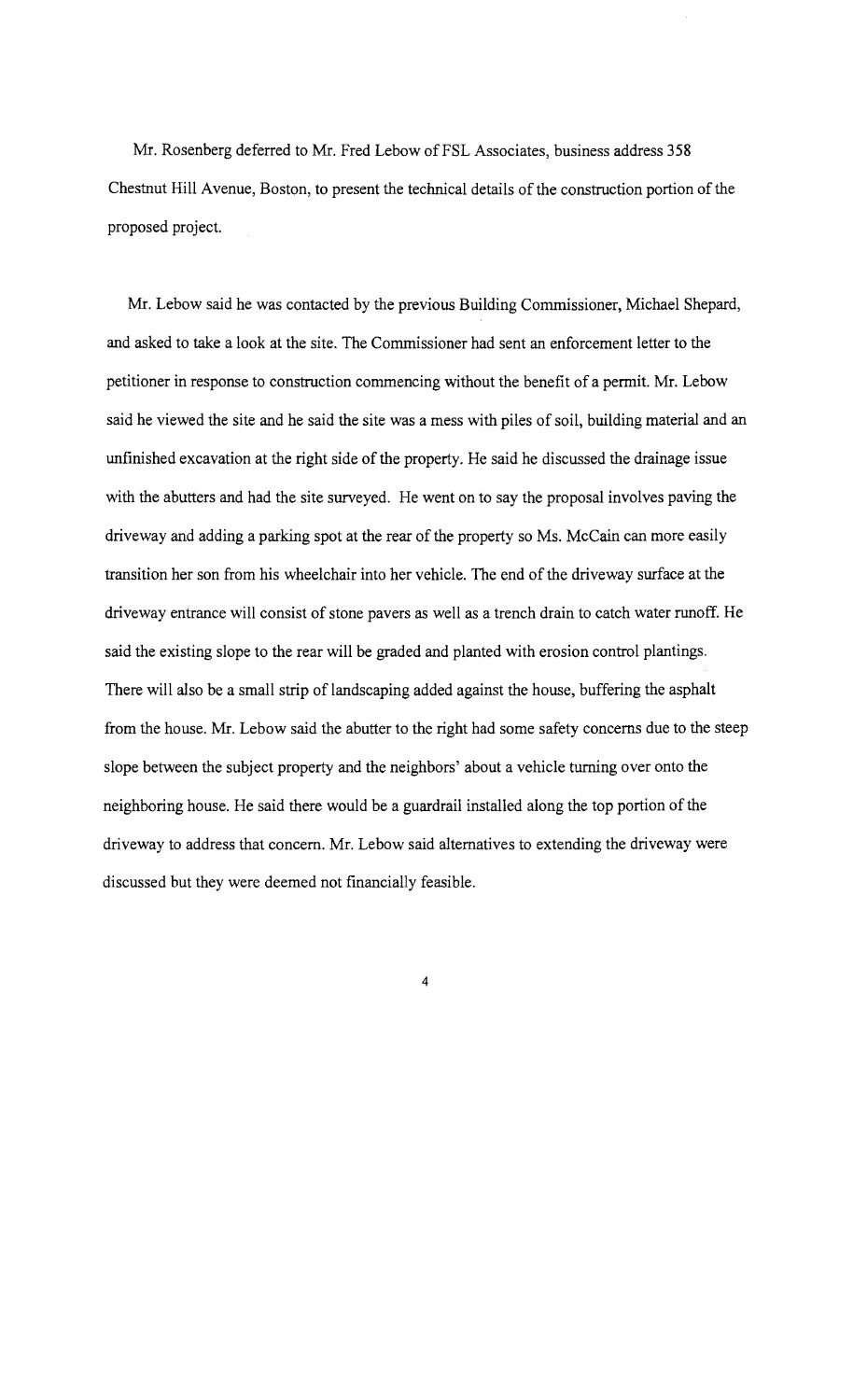Board Member Hussey expressed concerns about the drainage and Mr. Lebow replied that the Brookline Engineering Department had already reviewed and approved the proposed drainage system. Mr. Lebow said that since the ground would be sloped for safety there would be no need for a new retaining wall.

The Chairman then asked if anyone in attendance wished to speak in support of the petitioner's proposal. Dr. Henry White, Clinical Director of the Brookline Community Mental Health Center, said he has been working with the family to find a solution to this matter and they have explored various alternatives. He addressed concerns about the driveway maintenance by saying the purpose of the driveway is for the family to have safe access in order to move petitioner's son more safely and easily. He has no doubt that due to this reason that the driveway will be maintained. He feels the relief requested would help this family immensely and asked the Board to grant the requested relief.

Dr. Mary Brown, principal of the Baker School, Brookline, spoke in favor of the requested relief.

The Chairman asked if anyone in attendance wished to speak in opposition to the petitioner's proposal. Attorney Jacob Walters said he represents Mr. and Mrs. Hsu of 76 Goodnough Road, direct and most affected abutter. Mr. Walters said his client's main concern is about safety. In particular, due to the slope of the property that a vehicle could rollover from the petitioner's property and end up on his client's house. He said his client would also like to see a fence added to the plan to screen their property from the proposed parking area and does not feel that there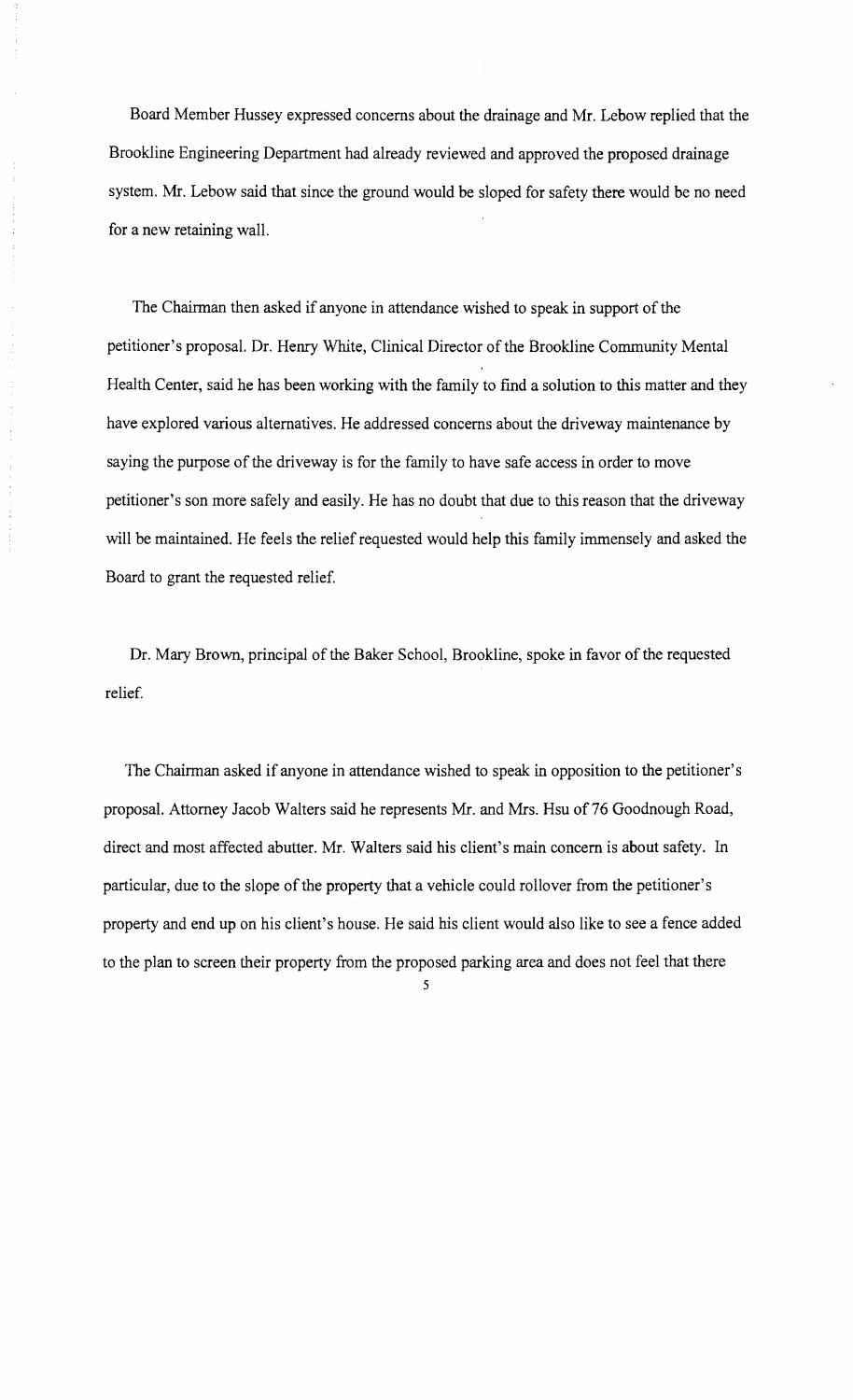are adequate counterbalancing amenities. He said cleaning up the property is not a sufficient counterbalancing amenity.

Peggy McGuire, abutter, said the property has been a mess and the McCains have not been good neighbors. She asked the Board to deny the request for relief.

Attorney Howard Smith, whose business address is 1 Gateway Center, Newton, Massachusetts, said he represents David and Jeanette Kohn of 64 Goodnough Street. Mr. Smith said he feels it is unfortunate but believes the McCains put themselves in this position through a series of bad decisions and his client opposes the requested relief.

The Chairman called upon Timothy Richard to deliver the comments of the Planning Board. **Section 5.62** - Fences and Terraces in Side Yards - The applicant is cited for relief for the height of a retaining wall; however, the applicant has indicated that no new retaining wall is necessary.

**Section 6.04.5.c.2** - Design of Off-Street Parking Facilities

 $\ddot{i}$ 

| <b>NEW PARKING</b>    | Required/Allowe | Proposed | Finding           |
|-----------------------|-----------------|----------|-------------------|
| <b>AREA</b>           | d               |          |                   |
| Driveway Setback      | 5 feet          | .1 Feet  | Special Permit ** |
| <b>Retaining Wall</b> | 7 feet          | none     | Complies          |
| Height                |                 |          |                   |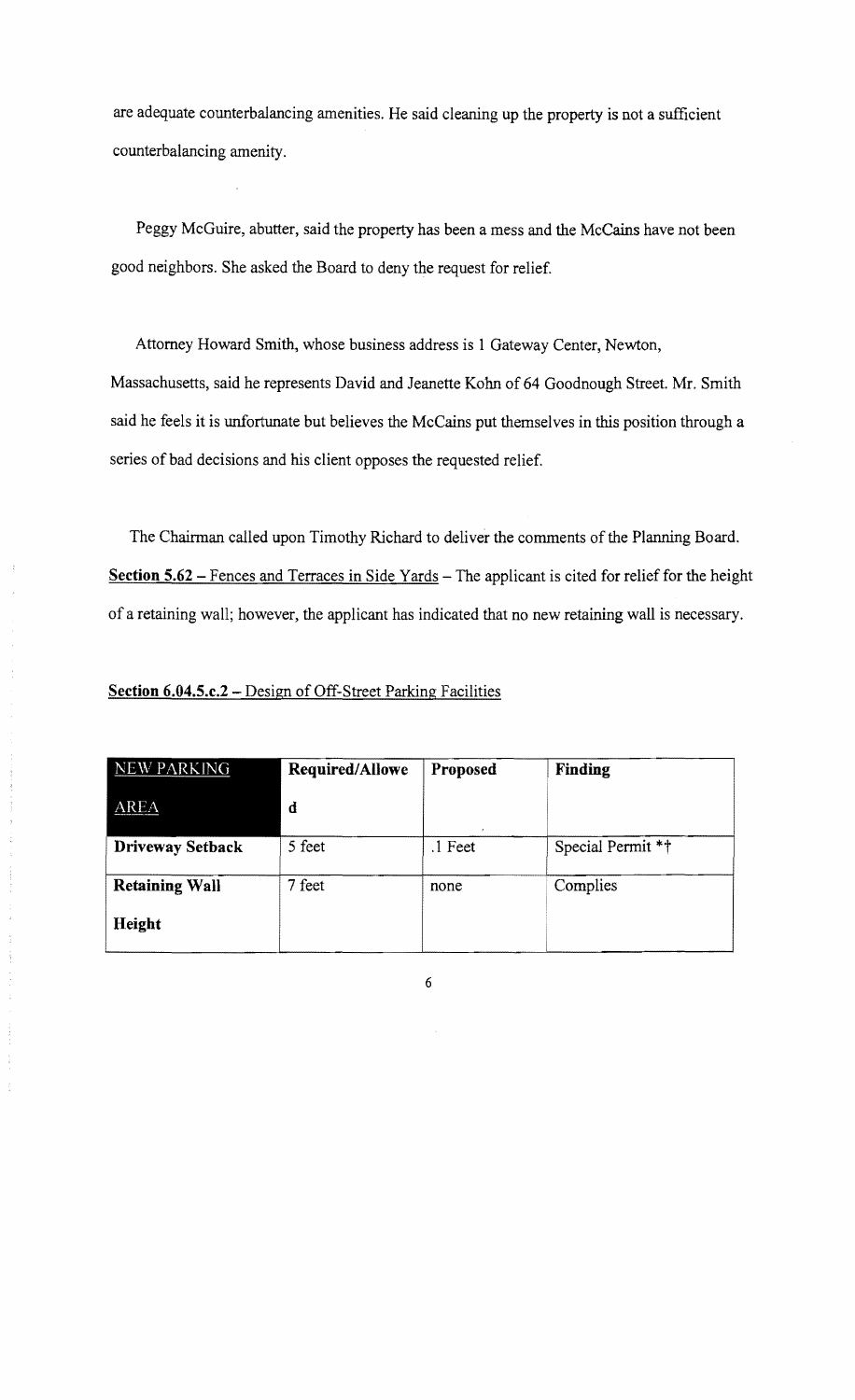\*Under **Section 5.43,** the Board of Appeals may waive yard and setback requirements if counterbalancing amenities are provided should the Board of Appeals determine a counterbalancing amenity is required.

tUnder **Section 6.04.12,** the Board of Appeals may waive dimensional requirements for new parking facilities to serve existing structures.

## **Section 8.02.2 – Alteration or Extension**

A special permit is required to alter or extend a non-conforming condition.

Mr. Richard said the Planning Board is sympathetic to the applicant's desire to provide handicap accessibility to the home for her disabled son. After the property was bulldozed in preparation for construction of an extended driveway, a cease and desist order stopping construction was issued by the then Building Commissioner, Mike Shepard. The Building Department had been alerted to the unapproved and unpermitted driveway by the abutting property owner, who expressed concern about the safety and appearance of having the driveway so close to her property, which drops down to a much lower level. The potential of having several parked cars in the backyard, as had previously happened, was also a concern.

The Planning Department suggested that the applicant and her representatives explore alternatives that would not require widening the driveway and extending it to the rear yard. The applicant's representatives have now received two quotes to provide a lift to the homeone to the main front entrance, and one to a side door. However, these schemes are both more than twice the expense. Two Planning Board members felt that additional alternatives should be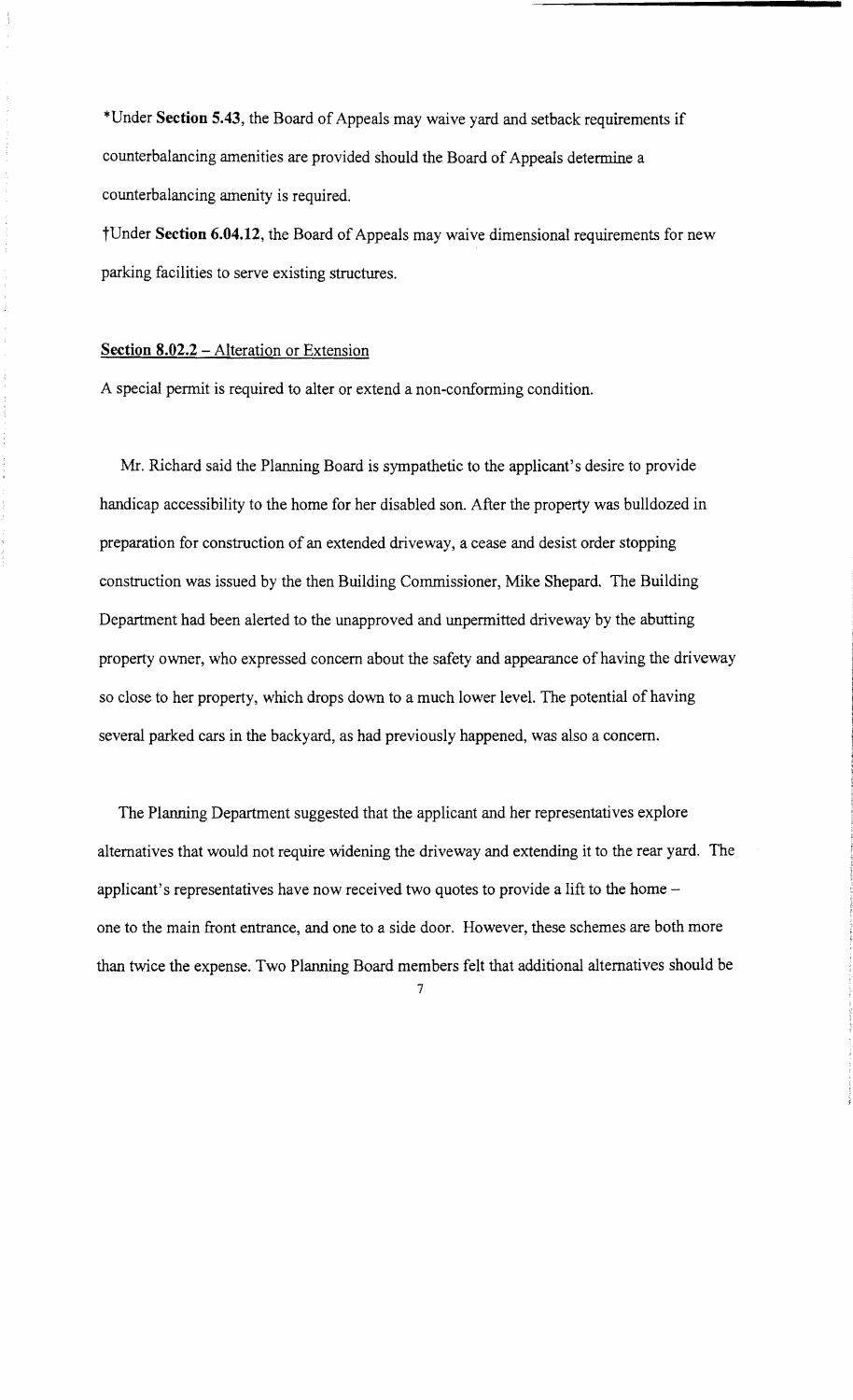explored which might have less impact on the direct abutter, while three Planning Board members felt that it was appropriate to grant relief in order to provide safe access into the house and allow the family to remain in their home.

Therefore, the Planning Board voted (3-2) to recommend approval of the proposal per the site plan by FSL Associates, Inc., dated *2/22/12,* subject to the following conditions:

- 1. Prior to the issuance of a building permit, the applicant shall submit final plans for the driveway indicating: all grading details; the location of the retaining walls, guard rails, and bollards preventing vehicular access to the patio; and setbacks stamped and signed by a registered engineer subject to the review and approval of the Assistant Director of Regulatory Planning.
- 2. Prior to the issuance of a building permit, the applicant shall submit final plans for the proposed guard rails and pedestrian fence, indicating all dimensions including height and materials and load capacity, stamped and signed by a registered engineer subject to the review and approval of the Assistant Director of Regulatory Planning and the Director of Transportation and Engineering.
- 3. Prior to the issuance of a building permit, the applicant shall submit a drainage plan subject to the review and approval of the Director of Transportation and Engineering.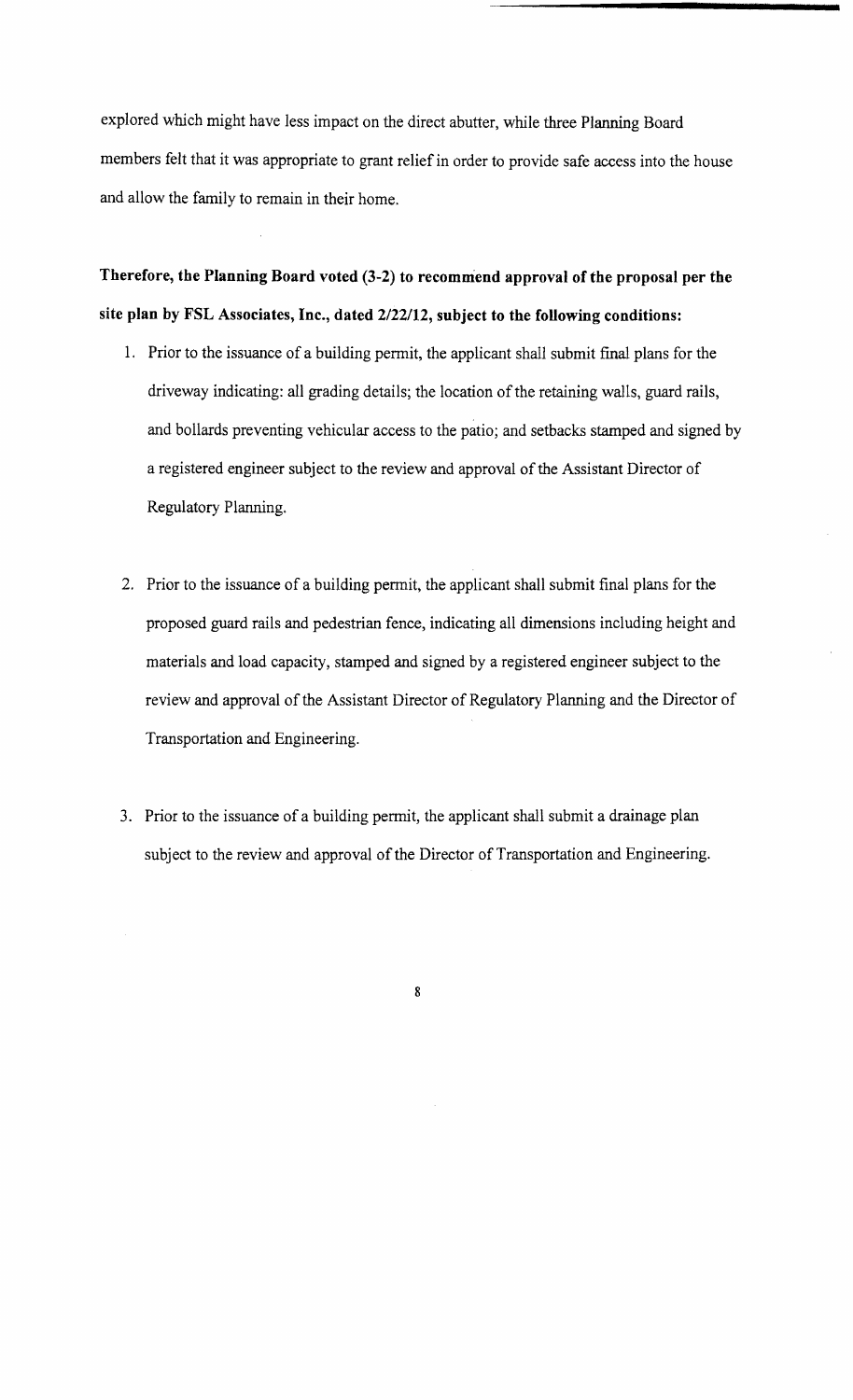- 4. Prior to the issuance of a building permit, the applicant shall submit a final landscape plan indicating all counterbalancing amenities, should they be required, subject to the review and approval of the Assistant Director of Regulatory Planning.
- 5. Prior to issuance of a building permit, the applicant shall submit to the Building Commissioner for review and approval for conformance to the Board of Appeals decision: 1) a final site plan, stamped and signed by a registered engineer or land surveyor; and 2) evidence that the Board of Appeals decision has been recorded at the Registry of Deeds.

The Chairman then called on Michael Yanovitch, Chief Building Inspector, to deliver the comments of the Building Department. Mr. Yanovitch said he has spoken to the abutters and understands their concerns. He said he has also spoken to the petitioner's representatives. Mr. Yanovitch said the alternatives have been explored and do not appear to be feasible. He went on to say he sees a few possible outcomes and the most desirable is to have the relief granted and the petitioner to proceed to clean up and complete the project. Enforcement is not a desirable outcome because it will exacerbate an already bad situation. He also said the applicant could choose to install an accessible ramp as ofright which would be a large unsightly structure in the front yard. He said the Building Department supports the request for relief and if the Board should grant relief, the Building Department will ensure compliance with the Boards decision as well as the State building Code.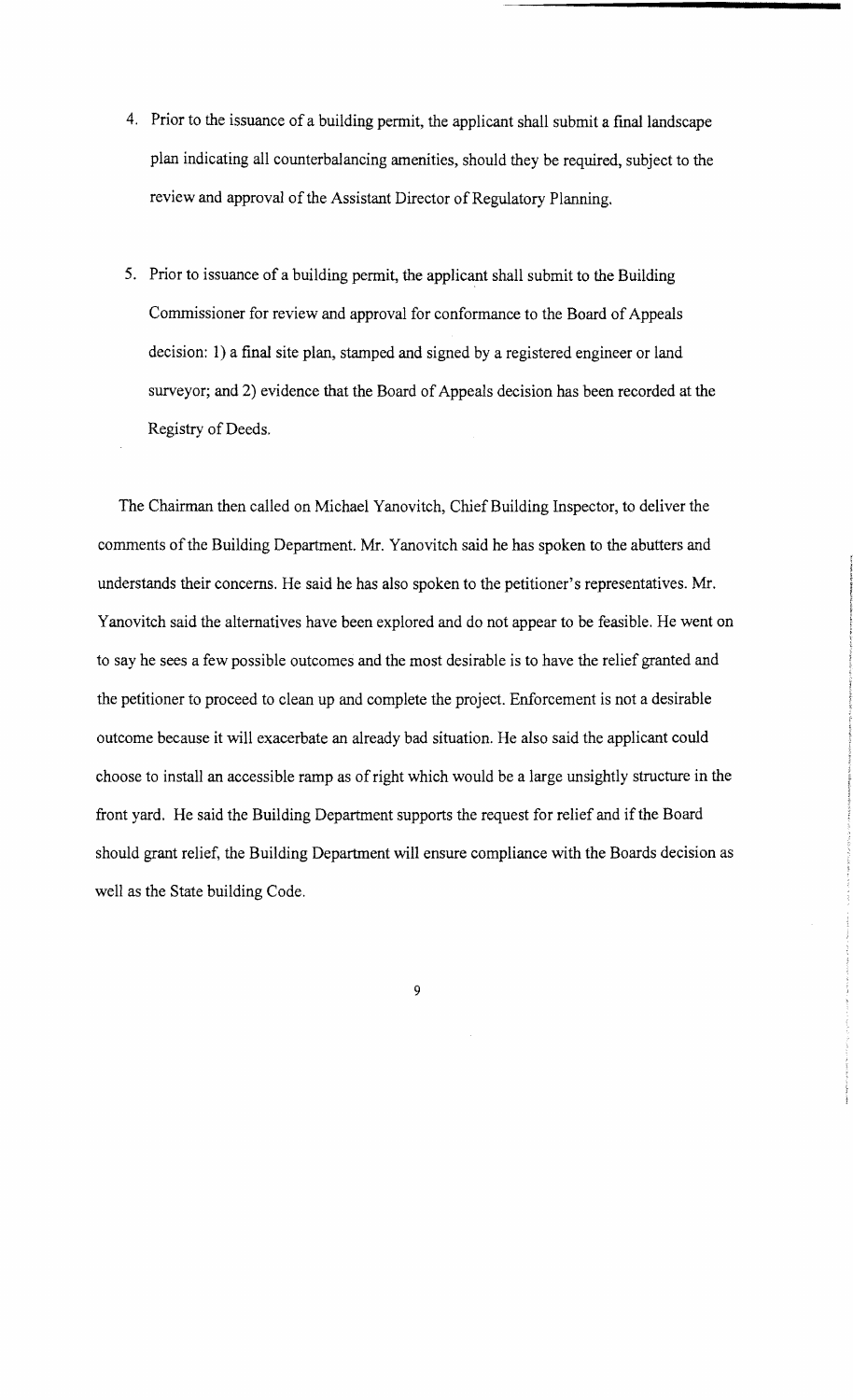Chairman Geller asked Attorney Rosenberg ifhe would like a brief recess so he could speak with Attorney Walters to discuss the fence and guardrail issues. The Board took a five minute recess. Upon re-opening the hearing, Attorney Rosenberg said Attorney Walters' clients were satisfied with the proposed fence and guardrail. Attorney Walters confirmed Mr. Rosenberg's statement.

During deliberations Board Member Book said he felt the relief necessary could be granted via a special permit. Chairman Geller said he agrees with Attorney Walter in that the cleaning up of the property and addition of a safety feature, a guardrail, does not constitute counterbalancing amenities since the former is a problem created by the petitioner and the latter is already required for safety. Board Member Hussey said the addition of the fence would satisfy the requirement for a counterbalancing amenity. Chief Building Inspector Michael Yanovitch said that the anti-erosion landscaping and addition green strip at the rear of the structure would also be a counterbalancing amenity. The Board also discussed that use of the extended driveway and the parking area should be limited to one handicap accessible vehicle.

The Board, having deliberated on this matter and having considered the foregoing testimony, concludes that it is desirable to grant Special Permits and that the petitioner has satisfied the requirements necessary for relief under **Sections 5.43, 8.02.2** and **9.05** of the Zoning By-Law, and has made the following specific findings pursuant to **Section 9.05** of the Zoning By-Law:

- a. The specific site is an appropriate location for such a use, structure, or condition.
- b. The use as developed will not adversely affect the neighborhood.
- c. There will be no nuisance or serious hazard to vehicles or pedestrians.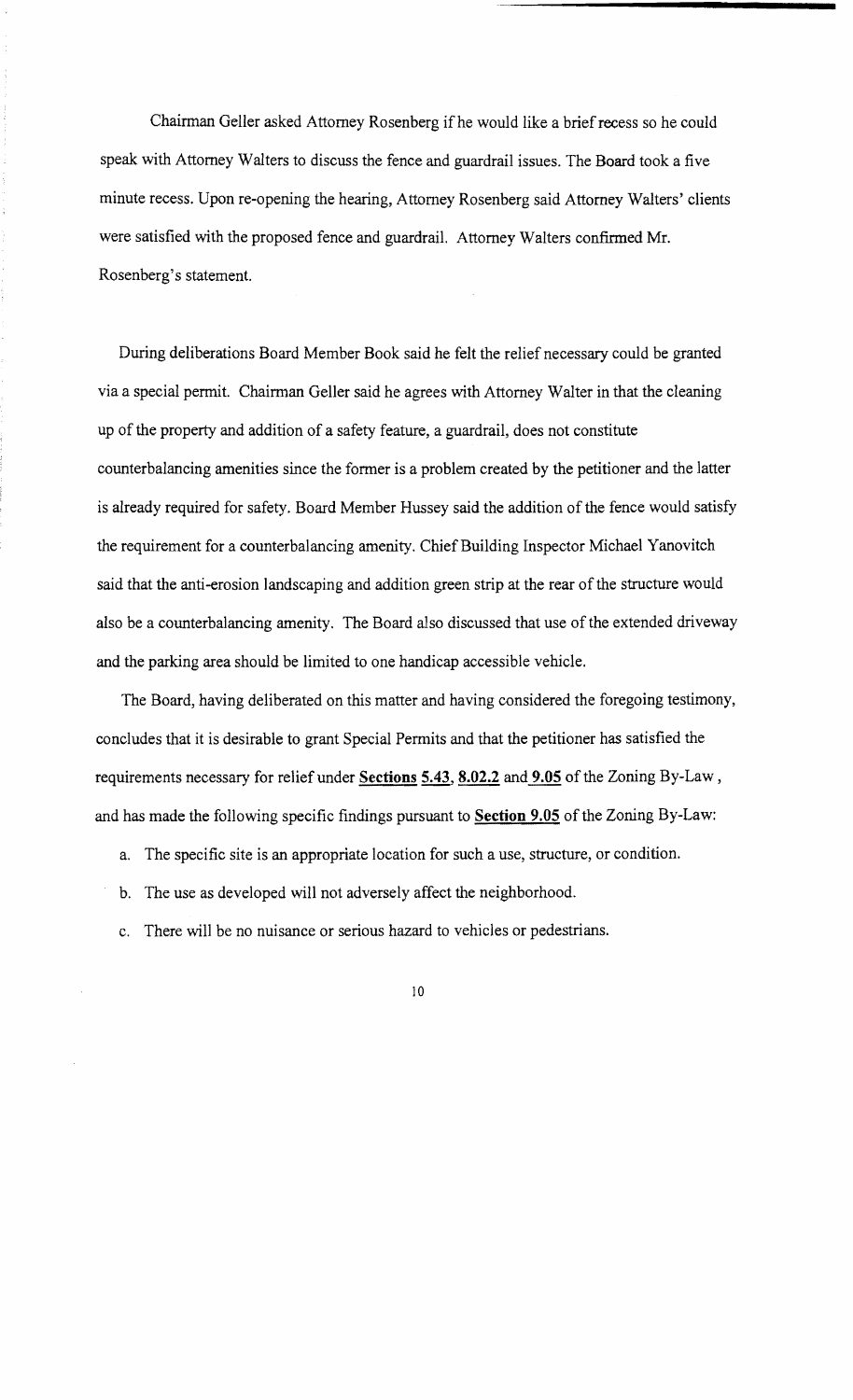d. Adequate and appropriate facilities will be provided for the proper operation of the proposed use.

Accordingly the Board voted unanimously to grant the requested relief subject to the following conditions:

- 1. Relief is granted for use of the extended driveway by and parking of one handicap accessible vehicle in the rear.
- 2. Prior to the issuance of a building permit, the applicant shall submit final plans for the driveway indicating: all grading details; the location of the retaining walls, guard rail, and bollards preventing vehicular access to the patio; and setbacks stamped and signed by a registered engineer subject to the review and approval of the Assistant Director of Regulatory Planning.
- 3. Prior to the issuance of a building permit, the applicant shall submit final plans for the proposed guard rails and pedestrian fence, indicating all dimensions including height and materials and load capacity, stamped and signed by a registered engineer subject to the review and approval of the Assistant Director of Regulatory Plarming and the Director of Transportation and Engineering.
- 4. Prior to the issuance of a building permit, the applicant shall submit a drainage plan subject to the review and approval of the Director of Transportation and Engineering.